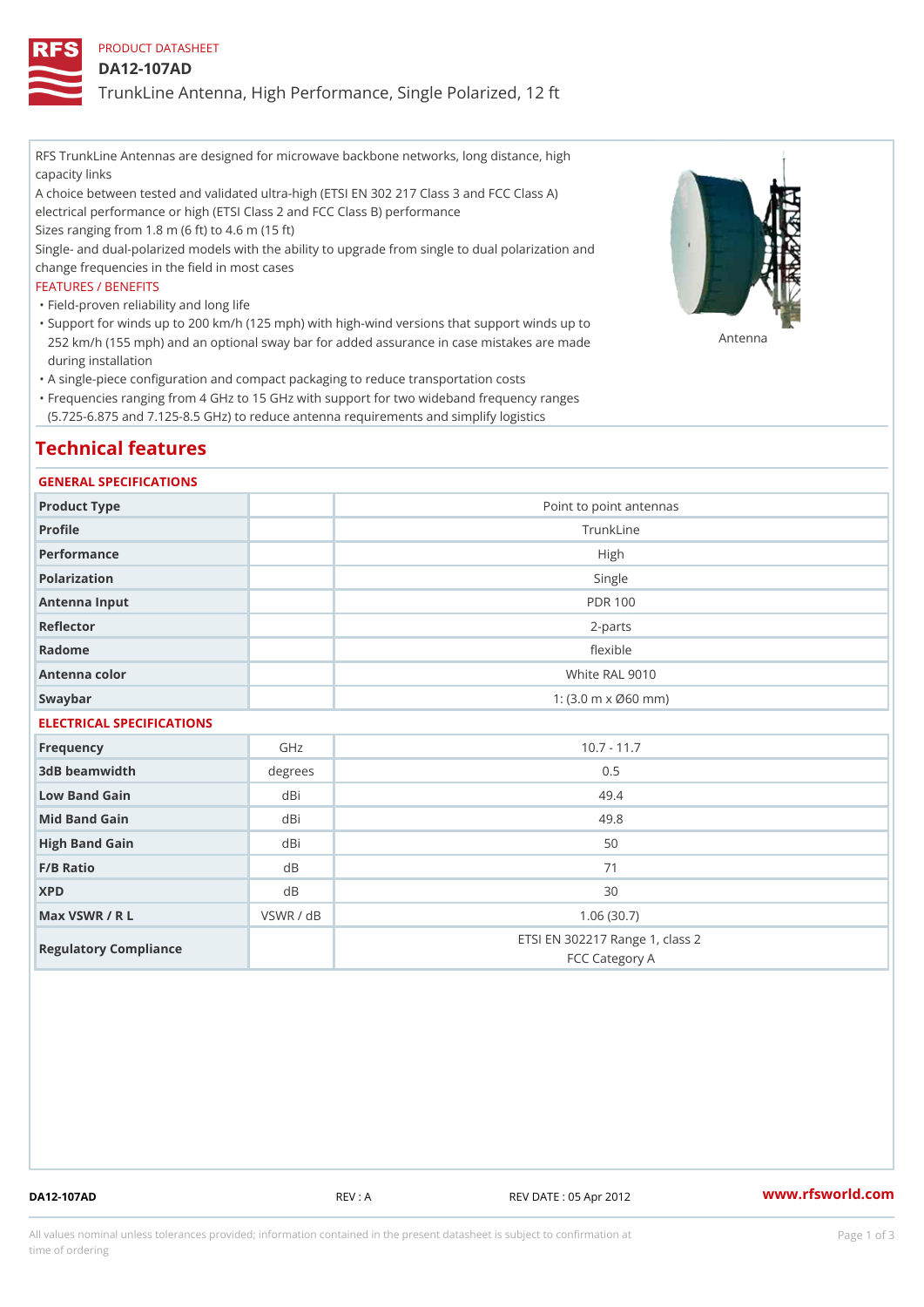# PRODUCT DATASHEET

## DA12-107AD

TrunkLine Antenna, High Performance, Single Polarized, 12 ft

| MECHANICAL SPECIFICATIONS                                                 |              |                                                                          |  |  |  |  |
|---------------------------------------------------------------------------|--------------|--------------------------------------------------------------------------|--|--|--|--|
| Diameter                                                                  | ft $(m)$     | 12(3.7)                                                                  |  |  |  |  |
| Elevation Adjustment                                                      | degrees      | ± 5                                                                      |  |  |  |  |
| Azimuth Adjustment                                                        | degrees      | ± 5                                                                      |  |  |  |  |
| Polarization Adjustment                                                   | degrees      | ± 5                                                                      |  |  |  |  |
| Mounting Pipe Diameter<br>minimum                                         | $mm$ (in)    | 114(4.5)                                                                 |  |  |  |  |
| Mounting Pipe Diameter<br>maximum                                         | $mm$ (in)    | 114(4.5)                                                                 |  |  |  |  |
| Approximate Weight                                                        | kg (lb)      | 420 (924)                                                                |  |  |  |  |
| Survival Windspeed                                                        | $km/h$ (mph) | 200 (125)                                                                |  |  |  |  |
| Operational Windspeed                                                     | $km/h$ (mph) | 190(118)                                                                 |  |  |  |  |
| <b>STRUCTURE</b>                                                          |              |                                                                          |  |  |  |  |
| Radome Material                                                           |              | PVC coated fabric                                                        |  |  |  |  |
| <b>FURTHER ACCESSORIES</b>                                                |              |                                                                          |  |  |  |  |
| optional Swaybar                                                          |              | 1: SMA-SK-60-3000A (3.0 m x Ø60 mm)                                      |  |  |  |  |
| Further Accessories                                                       |              | SMA-WK-12: Wind Kit<br>SMA-SKO-UNIVERSAL-L : Universal sway bar fixation |  |  |  |  |
| MOUNTOUTLINE                                                              |              |                                                                          |  |  |  |  |
| m m<br>$Dimension_A$<br>(in)                                              |              | 3800 (150)                                                               |  |  |  |  |
| m m<br>Dimension_B<br>(in)                                                |              | 1880()                                                                   |  |  |  |  |
| m m<br>Dimension_C<br>(in)                                                |              | 670 (26.5)                                                               |  |  |  |  |
| $Dim_D - D -$<br>m m<br>$114$ m m (4.5 _ ir ) $\sqrt{$ im $\cdot$ $\cdot$ |              | 190(7.5)                                                                 |  |  |  |  |

Dimension\_F m<sub>m</sub> (in) 1580 (62.5)

mm (in)

Dimension\_E

370 (14.57)

DA12-107AD REV : A REV DATE : 05 Apr 2012 [www.](https://www.rfsworld.com)rfsworld.com